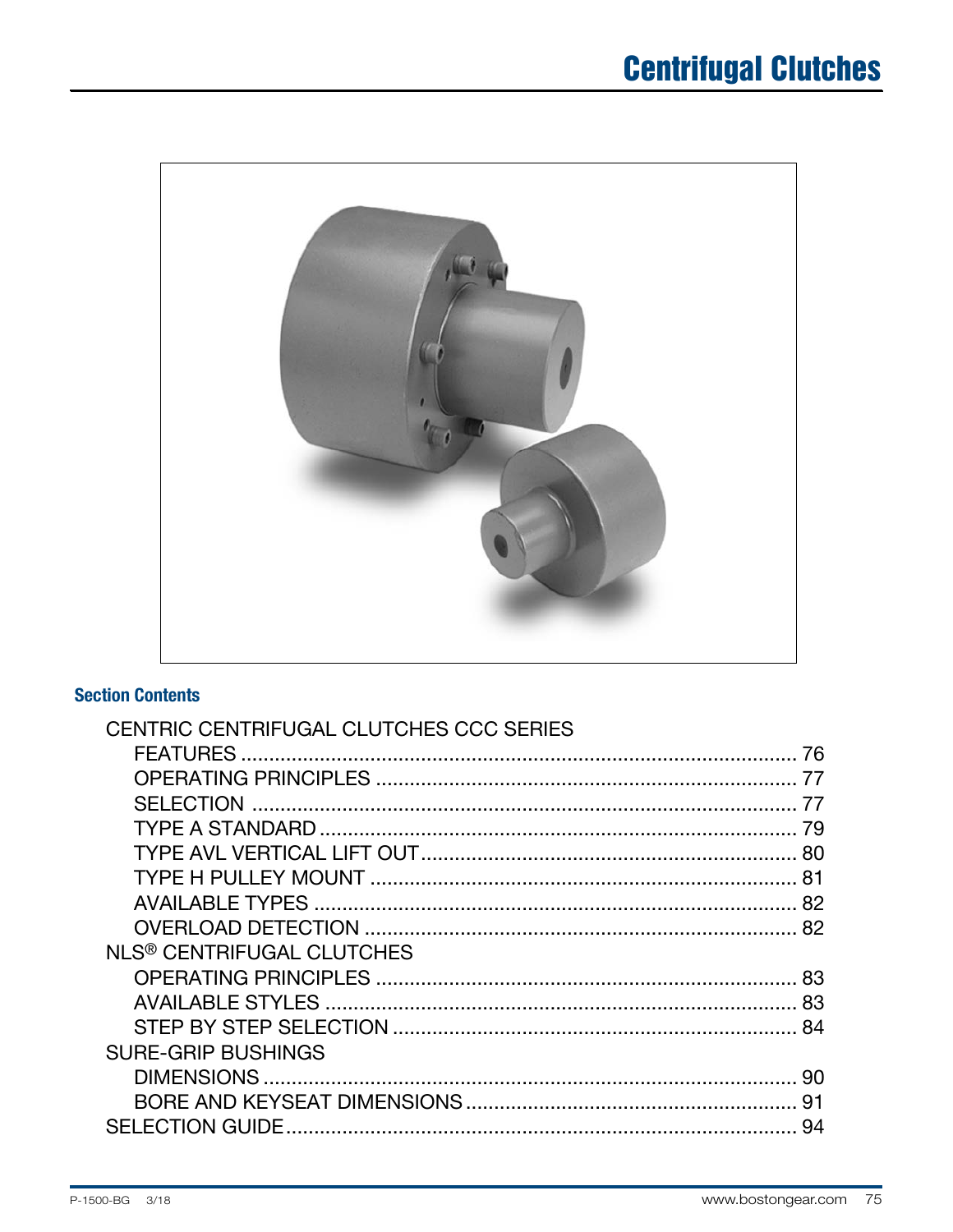# Centric Centrifugal Clutches CCC Series

#### Features

- Automatic engagement and disengagement
- Delayed engagement produces a "no load start"
- No slippage at full running speed
- Controlled soft-start acceleration
- 100% efficient at rated speed
- Standard, spring control, and deep pocket models
- Protection against shock loads during start-up
- Custom clutches can be designed to be RPM limiters or a "brake" on a runaway system

#### Why are they used?

The Boston Gear Centric Centrifugal Clutch offers many advantages in motor and engine drive applications. Utilizing the centrifugal clutch enables the selection of normal torque motors for running loads rather than the selection of high torque motors for starting loads. The centrifugal clutch also sharply reduces the motor starting current requirements and heat losses inherent in the direct starting of a drive. This adds up to reduced power factors, greater efficiency and therefore, greater economy in motor drives.

When used with engine drives, the spring controlled centrifugal clutch allows the engine to warm up before starting the load or to stand by at an idling speed. Thus the spring controlled centrifugal clutch is used to great advantage in such applications as dual drives and engine driven pumping systems. This style clutch can also be used with turbines where a warm up period is necessary.

#### Free Engagement Standard Style Spring Controlled Style Spring Controlled Style





On any drive, the Boston Gear Centric Centrifugal Clutch provides protection against the shock loads which occur in the starting of a rigidly coupled drive. In many cases these loadings are capable of seriously damaging components of the drive and often expensive safety factors have to be designed into the machinery to protect against these loadings. The use of a centrifugal clutch eliminates these possibilities.

The use of a Boston Gear Centric Centrifugal Clutch allows the designer of a particular drive complete flexibility in clutch selection as each clutch is fabricated to order. Friction shoes of specific weights are custom designed therefore, any capacity within a particular clutch size can be obtained. The same holds true in the case of the spring controlled clutch. This style of clutch is designed to provide the specific engagement or disengagement speeds required by a specific application.



#### CCC Series Part Numbering System

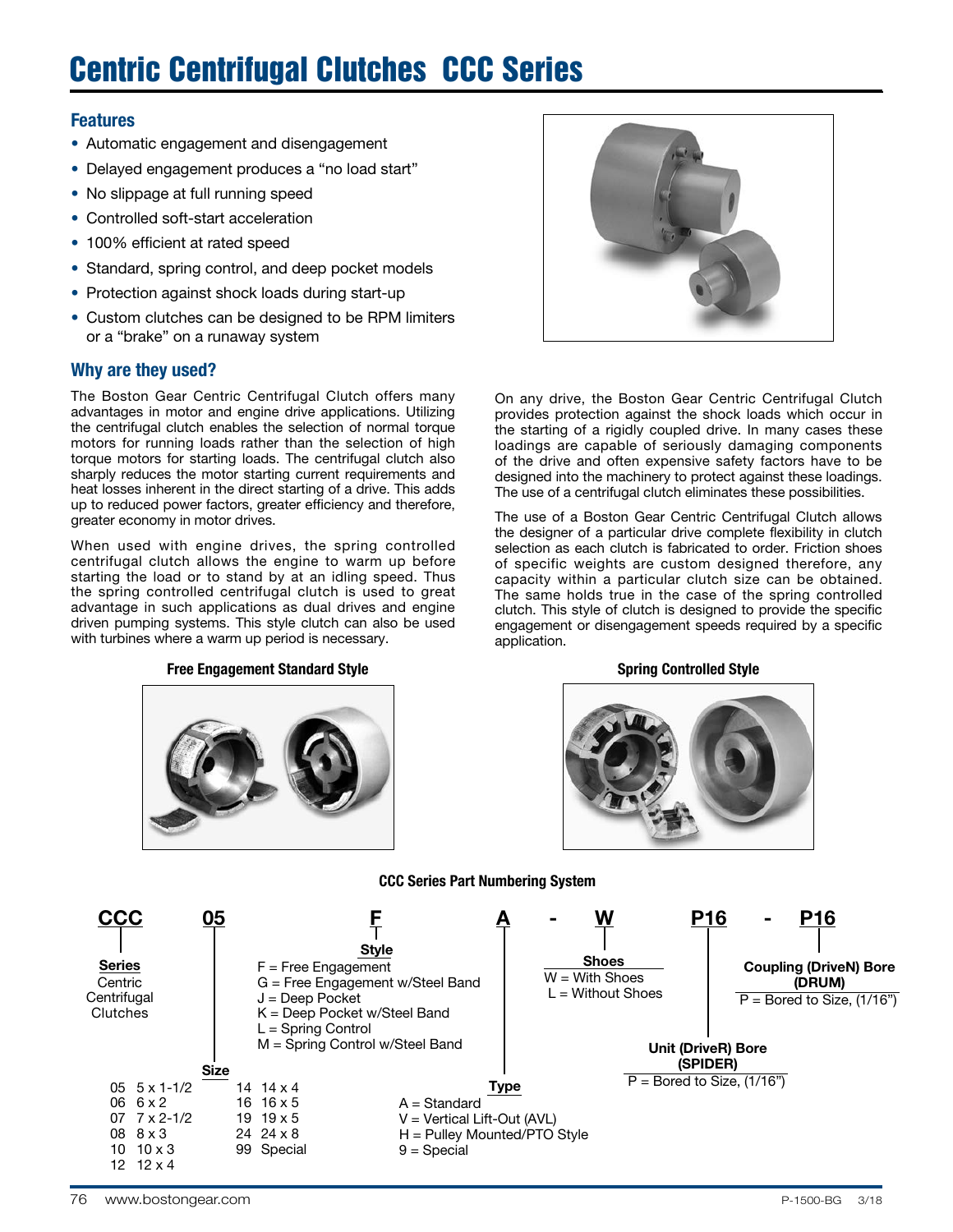### Operating Principles

The Boston Gear Centric Centrifugal Clutch utilizes two basic force principles in its operation, centrifugal force and friction force. Centrifugal force is that force which tends to pull a rotating body away from its center of rotation. Friction force exists between any two bodies in contact where one of the bodies is trying to move relative to the other body.

Figure 1, a face view of a centrifugal clutch, shows the basic components of the device. The driver half or spider is mounted to the motor or engine shaft and the driven half is connected to the load either directly or by means of some indirect drive arrangement. The friction shoes are the connective element between the driver and driven.

When the drive is set in motion, the spider and the shoes start to rotate. The spider imposes a driving force  $(F<sub>3</sub>)$  on the friction shoe as shown in Figure 2. The centrifugal force  $(F_1)$ developed by the rotary motion of the friction shoe impresses it against the drum creating a frictional force  $(F<sub>2</sub>)$  between the shoe and the drum.

As the drive increases in speed, the centrifugal force increases and thereby frictional force increases. When the frictional force reaches sufficient magnitude, it overcomes the resistance of the load, and the clutch drives. At full load speed, the shoe is "locked" firmly against the drum and no slippage occurs.

In engine and turbine applications, where it is necessary to "warm up" before attempting to drive a load, a spring controlled clutch is utilized. Figure 3 shows a typical spring control shoe. Here, a flat spring is placed over pins which run through the base of the shoe. This spring is retained in slots which are milled in the legs of the spider creating additional forces (F<sub>s</sub>) which are applied to the friction shoes. The thickness of the spring utilized determines at what speed the particular drive may idle while warming up. At this idling speed the centrifugal force  $(F_1)$  developed by the rotation is not of sufficient magnitude to overcome the total spring force (2F<sub>s</sub>) acting in the opposite direction on the friction shoe. As the speed of the drive increases above the point at which the spring forces  $(F_s)$  and the centrifugal force  $(F_1)$  are balanced, the shoe is pressed against the drum creating a friction force. The operation from this point on is as described above.

#### Selection

There are an infinite number of combinations of Boston Gear Centric Centrifugal Clutches. While operating on the same basic principles, every clutch is designed to suit a specific customer application. To assure that the appropriate clutch is selected, please complete the Selection Guide on Page 94 and fax it to Boston Gear.

Upon receipt, our application engineering department will review your requirements and return the optimal Boston Gear Centric Centrifugal Clutch design along with its dimensional drawings.

DRIVEN HALF (DRUM) DRIVER HALF (SPIDER) FRICTION **SHOES** Figure 1







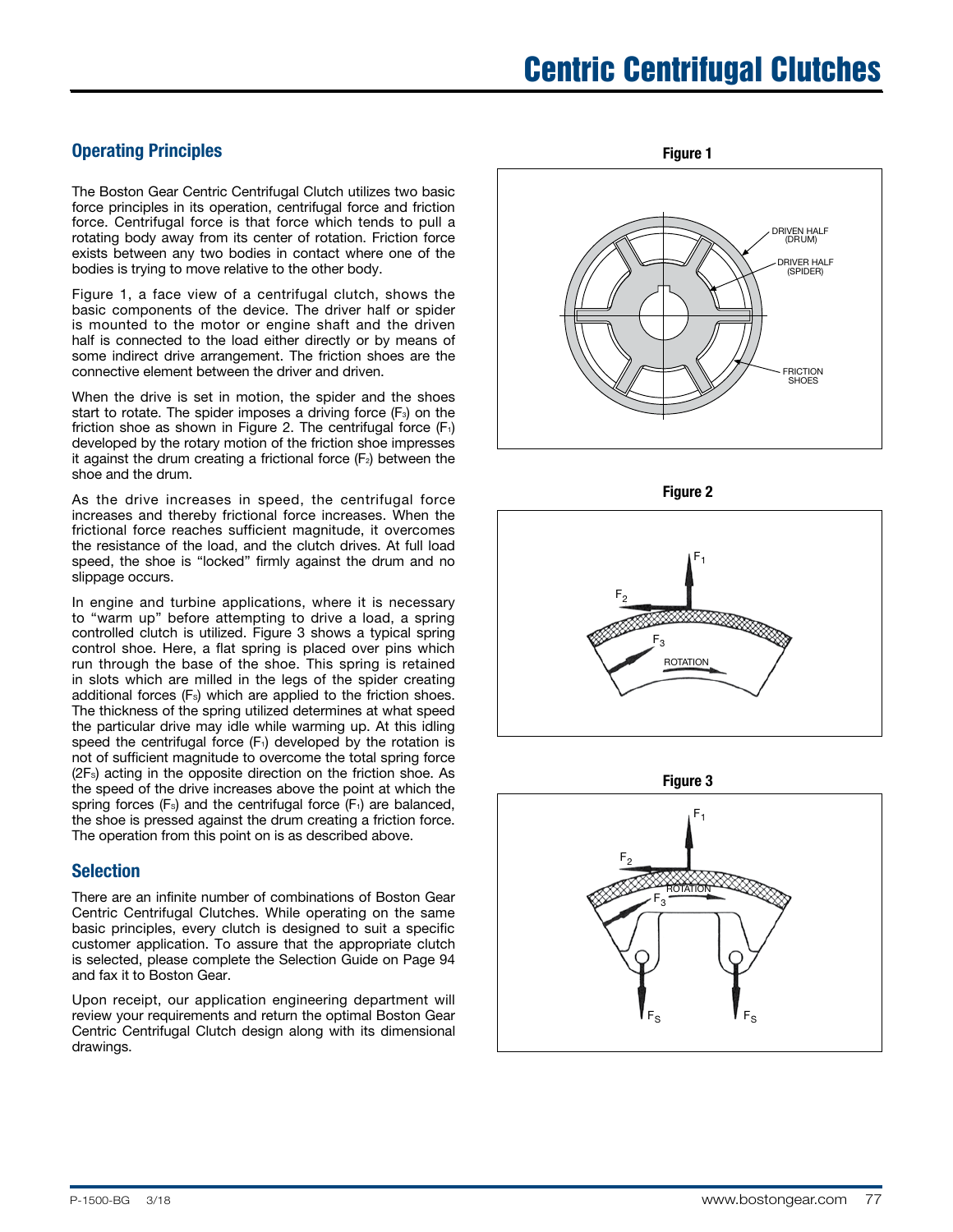## Available Styles

Boston Gear Centric Centrifugal Clutches are available for two basic applications: Styles F and J for electric motors and Style L for engines and turbines.

Standard Style F incorporates a shoe arrangement designed for electric motors, (Figure 4). As the motor comes up to speed, the outer friction shoes engage the driven half (the drum) and accelerate it. As it and the load come up to speed, the inner friction shoes engage the driver (the spider) locking up the drive.



Where overload protection is required or greater capacity is needed in the drive, Style J containing deep pockets should be ordered, (Figure 5).

Style L incorporates a spring controlled shoe arrangement designed for engines, turbines, dual drives, or whenever a delayed engagement is desired, (Figure 6).

Figure 6 Spring Controlled Style L /M (Delayed Engagement)



For applications where either high speeds or large horsepower conditions exist, Styles G, K and M may be provided. These styles are identical to the models shown in Figures 4, 5 and 6, however they also incorporate steel bands wrapped around the housing helping to reduce stress, (Figure 7).



Figure 7 Style F with Steel Band

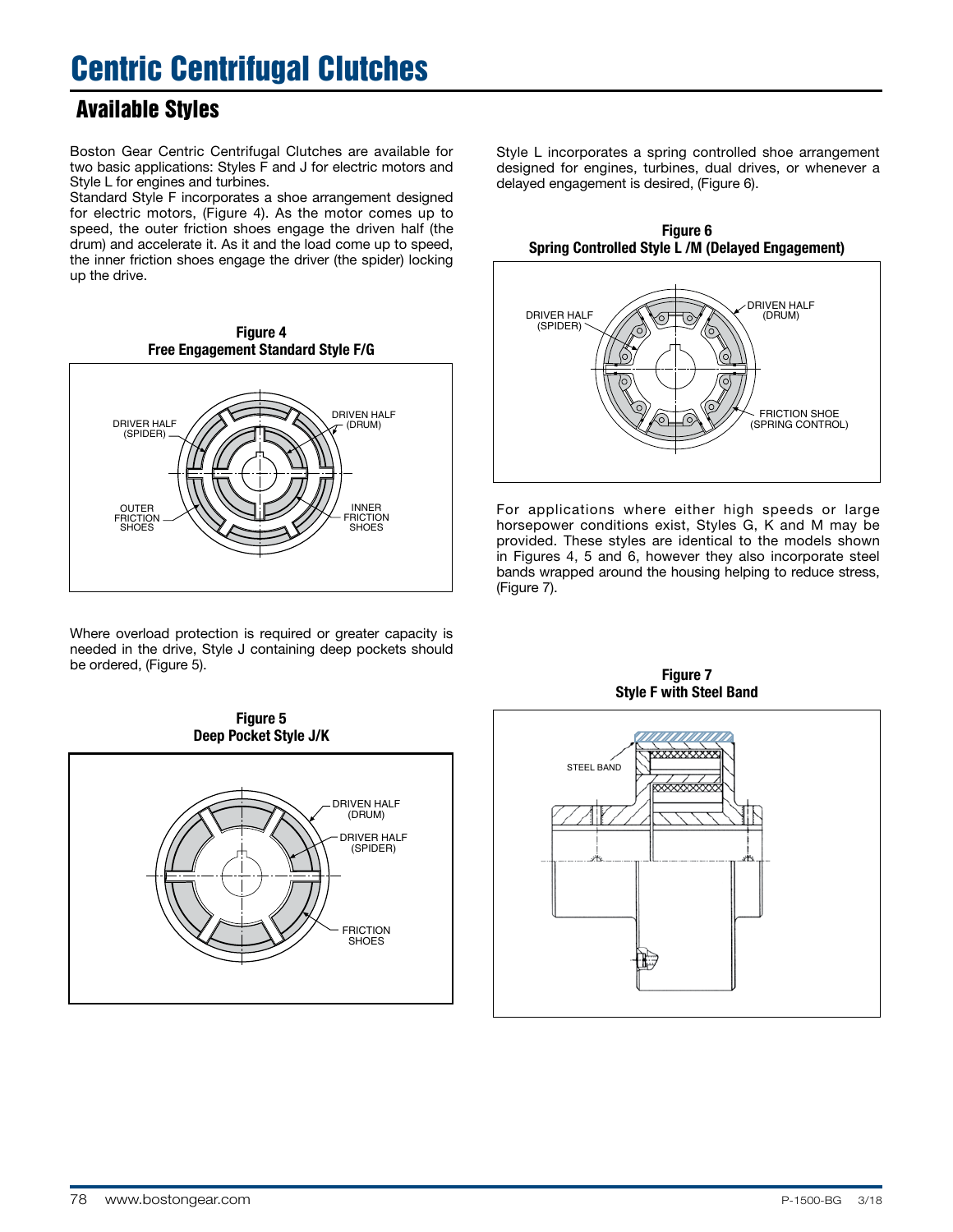## Type A Free Engagement Style and Spring-Controlled Centrifugal Clutches Bored to Size



| Clutch                   | Maximum               | Minimum                      | Wt. in Lbs.              | <b>DIMENSIONS IN INCHES</b> |                                       |             |                |                |            |            |            |             |        |
|--------------------------|-----------------------|------------------------------|--------------------------|-----------------------------|---------------------------------------|-------------|----------------|----------------|------------|------------|------------|-------------|--------|
| Coupling<br><b>Sizes</b> | <b>Bore</b><br>Inches | <b>Bore</b><br><b>Inches</b> | with Max.<br><b>Bore</b> | A                           | A <sub>1</sub><br><b>Steel Banded</b> | B           | С              | C <sub>1</sub> | D          | J          | Κ          |             | $HP^*$ |
| $5 \times 1 - 1/2$       | $1 - 3/8$             | 3/4                          | 15                       | $5 - 3/8$                   | $\overline{\phantom{m}}$              | $4 - 11/16$ | $2 - 3/16$     | $2 - 7/16$     | $2 - 1/2$  | $2 - 3/16$ | 5/8        | $1 - 13/16$ | 40     |
| 6x2                      | $1 - 5/8$             | 3/4                          | 25                       | $6 - 1/2$                   | $7 - 3/4$                             | $6 - 1/4$   | $2 - 15/16$    | $3 - 3/16$     | 3          | $3 - 1/16$ | 3/4        | $2 - 7/16$  | 92     |
| $7 \times 2 - 1/2$       | $1 - 7/8$             |                              | 40                       | $7 - 5/8$                   | $8 - 5/8$                             | $7 - 1/4$   | $3 - 7/16$     | $3 - 11/16$    | $3 - 3/8$  | $3 - 9/16$ | 3/4        | $2 - 15/16$ | 125    |
| $8 \times 3$             | $2 - 3/8$             | $1 - 1/4$                    | 65                       | $8 - 7/8$                   | $9 - 3/4$                             | $8 - 3/4$   | $4 - 1/8$      | $4 - 1/2$      | $4 - 1/4$  | $4 - 1/8$  |            | $3 - 5/8$   | 160    |
| $10 \times 3$            | $2 - 7/8$             | $1 - 1/4$                    | 100                      | 10-13/16                    | $11 - 3/4$                            | $8 - 13/16$ | $4 - 1/8$      | $4 - 9/16$     | $5 - 1/8$  | $4 - 3/16$ |            | $3 - 5/8$   | 215    |
| $12 \times 4$            | $3 - 1/2$             | $1 - 1/2$                    | 200                      | $13 - 1/8$                  | 14                                    | $11 - 3/8$  | $5 - 1/2$      | $5 - 11/16$    | $6 - 1/4$  | $5 - 1/2$  |            | $4 - 7/8$   | 356    |
| $14 \times 4$            | $4 - 1/8$             | 2                            | 300                      | $15 - 1/8$                  | 16                                    | $11 - 3/8$  | $5 - 1/2$      | $5 - 5/8$      | $7 - 3/8$  | $5 - 1/2$  |            | $4 - 7/8$   | 500    |
| 16 X 5                   | $4 - 3/4$             | $2 - 1/2$                    | 400                      | $17 - 3/8$                  | $18 - 1/4$                            | $13 - 3/4$  | $6 - 3/4$      | $6 - 13/16$    | $8 - 1/2$  | $6 - 5/8$  |            | $6 - 1/8$   | 562    |
| $19 \times 5$            | $5 - 5/8$             | $2 - 1/2$                    | 1000                     | $20 - 1/2$                  | $21 - 1/2$                            | $14 - 3/16$ | $\overline{7}$ |                | $9 - 3/4$  | $6 - 7/8$  | $1 - 1/16$ | $6 - 1/4$   | 1500   |
| $24 \times 8$            | 7                     | 3                            | 1315                     | $26 - 1/2$                  | $26 - 1/2$                            | $20 - 3/16$ | 10             | 10             | $12 - 1/2$ | $9 - 7/8$  | $1 - 1/16$ | $9 - 1/4$   | 2280   |

Max Angular Misalignment- 1/4°

Max Parallel Misalignement- .010"

\* The actual horsepower rating is largely dependent on RPM and may be higher or lower than the indicated HP. Contact engineering before finalizing clutch selection.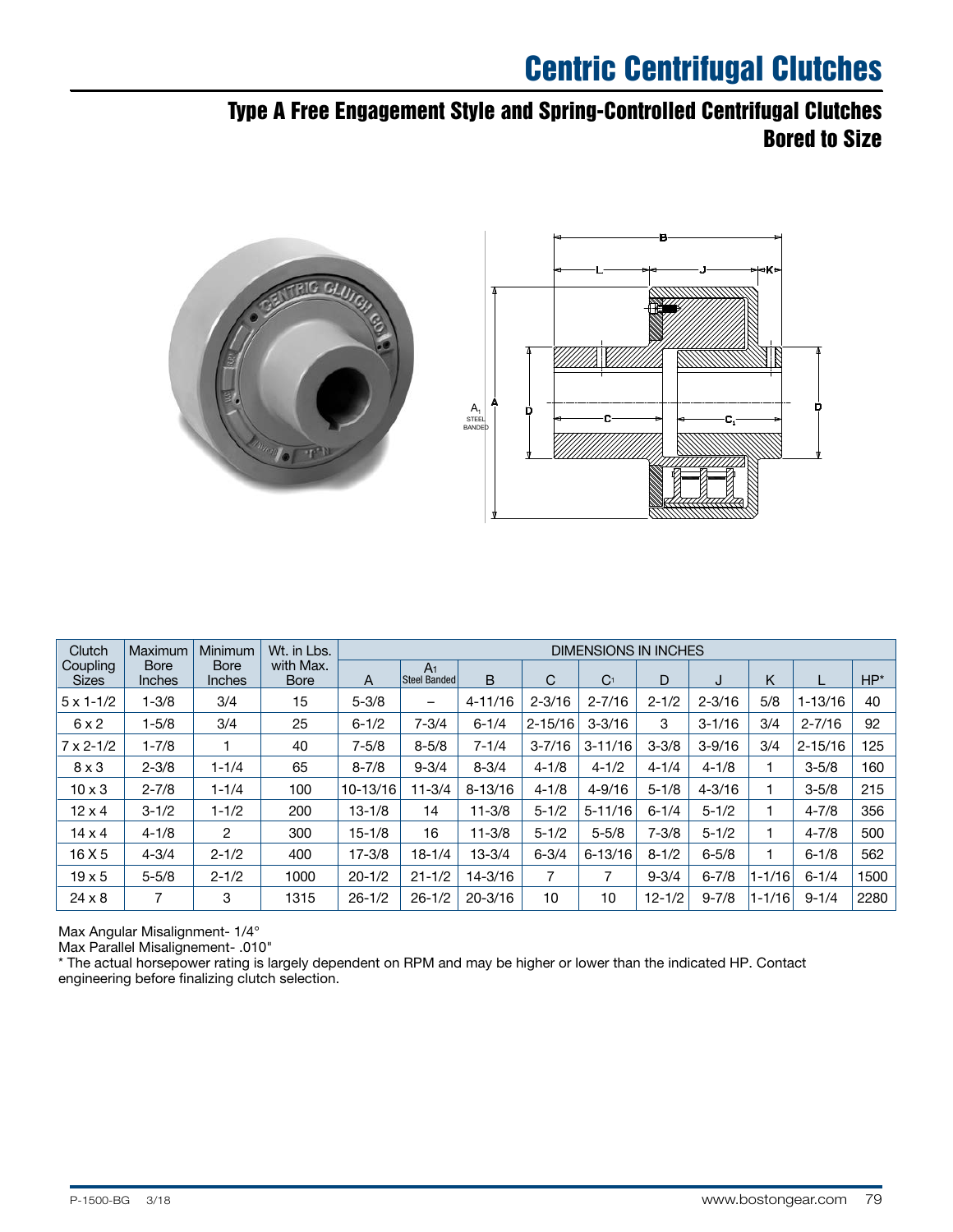## Type V Free Engagement and Spring-Controlled Vertical Liftout Centrifugal Clutches



Clutch | Maximum | Wt. in Lbs. DIMENSIONS IN INCHES<br>Coupling | Bore | with Max. | The Local Property | The Local Property | The Local Property | The Local Property with Max. Sizes | Inches | Bore | A | A<sub>1</sub> | B | C | C<sub>1</sub> | D | J | K | HP<sup>\*\*</sup> 7 x 2-1/2 2.375 40 7.62 8.62 8.25 4.12 4.00 3.93 4.00 3.25 125 8 x 3 | 2.875 | 55 | 8.83 | 9.75 | 9.50 | 4.62 | 4.75 | 4.68 | 4.75 | 3.75 | 160 10 x 3 | 2.625 | 100 | 10.81 | 11.75 | 9.75 | 4.50 | 4.56 | 5.12 | 4.19 | 1.00 | 215 12 x 4  $\parallel$  3.00  $\parallel$  200  $\parallel$  13.12  $\parallel$  14.00  $\parallel$  12.31  $\parallel$  5.75  $\parallel$  5.68  $\parallel$  6.25  $\parallel$  5.50  $\parallel$  1.00  $\parallel$  356 14 x 4  $\vert$  3.50  $\vert$  325  $\vert$  15.16  $\vert$  16.00  $\vert$  12.31  $\vert$  5.75  $\vert$  5.68  $\vert$  7.38  $\vert$  5.50  $\vert$  1.00  $\vert$  450 16 x 5 | 4.75 | 400 | 17.38 | 18.25 | 14.68 | 7.00 | 6.80 | 8.50 | 6.62 | 1.00 | 562 19 x 5  $\mid$   $\;$  5.00  $\;$   $\mid$   $\;$  900  $\;$   $\mid$   $\;$  20.50  $\;$   $\mid$  21.50  $\mid$  15.00  $\mid$  7.00  $\;$  7.00  $\;$   $\mid$  10.00  $\mid$  8.87  $\;$  1.06  $\mid$  1400 24 x 8 | 7.00 | 1350 | 26.50 | 26.50 | 21.81 | 10.68 | 10.00 | 12.00 | 9.94 | 1.06 | 2280

Max Angular Misalignment 1/4°

Max Parallel Misalignment .010"

\*\* The actual horsepower rating is largely dependent on RPM and may be higher or lower than the indicated HP. Contact engineering before finalizing clutch selection.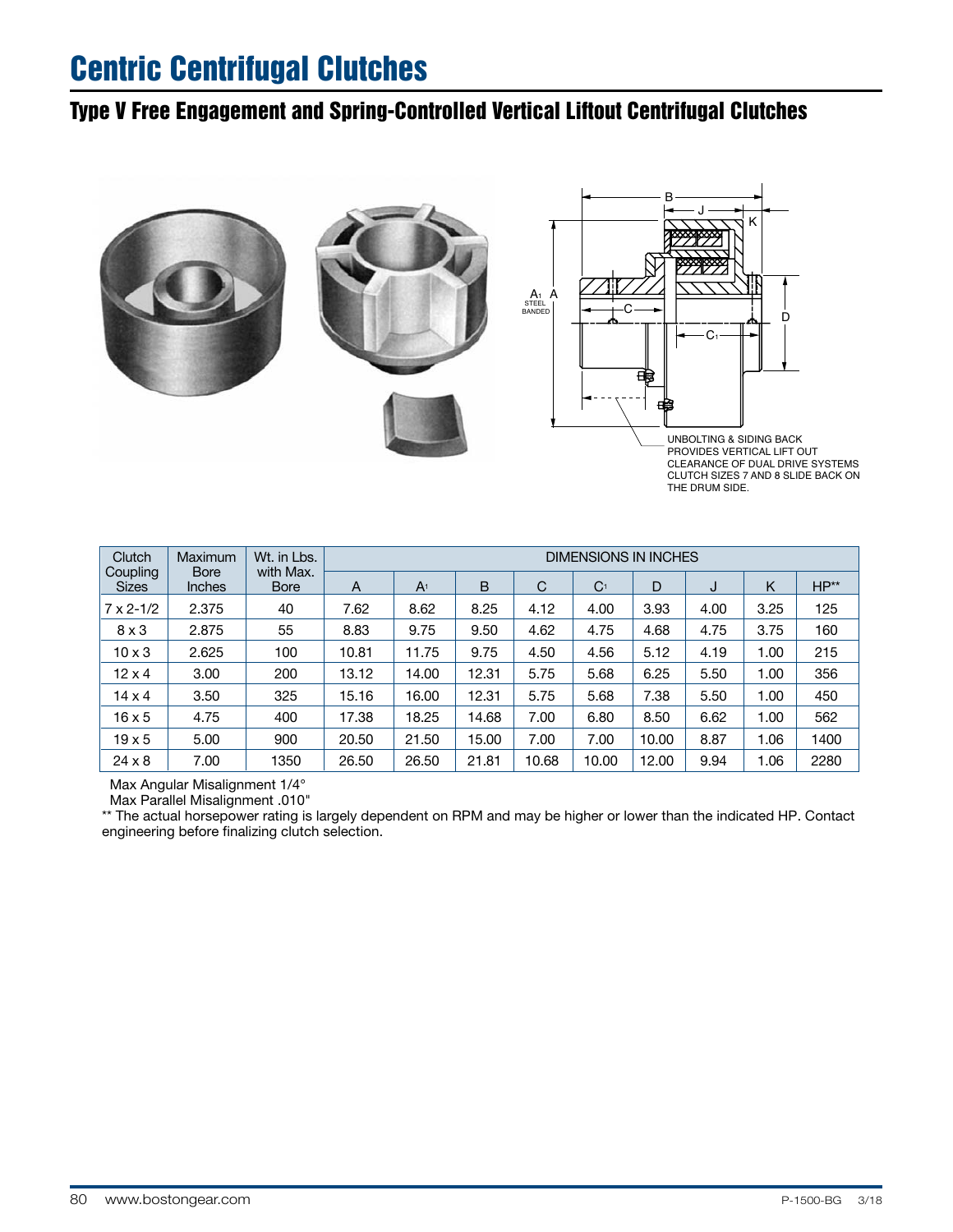## Type H Spring Controlled Pulley Mounted PTO Centrifugal Clutches Available as Shaft or Engine Mounted



| Clutch                   | Maximum               |                 | <b>DIMENSIONS IN INCHES</b> |                |       |      |      |      |              |           |
|--------------------------|-----------------------|-----------------|-----------------------------|----------------|-------|------|------|------|--------------|-----------|
| Coupling<br><b>Sizes</b> | <b>Bore</b><br>Inches | Typ.<br>Grooves | A                           | A <sup>1</sup> | B     |      | J    | Κ    | $\checkmark$ | $HP^{**}$ |
| 6x2                      | 1.4375                | 2               | 6.56                        | 7.50           | 5.43  | 2.62 | 3.68 | 0.0  | .63          | 90        |
| $8 \times 3$             | 2.000                 | 4               | 8.95                        | 8.95           | 6.30  | 5.12 | 4.30 | 0.0  | 0.0          | 160       |
| $12 \times 4$            | 3.500                 | 6               | 13.12                       | 14.00          | 1.69  | 7.00 | 5.50 | .75  | 1.0          | 350       |
| $16 \times 5$            | 4.500                 | 8               | 17.38                       | 18.25          | 15.32 | 8.50 | 6.62 | 1.70 | 1.0          | 560       |

\*\* The actual horsepower rating is largely dependent on RPM and may be higher or lower than the indicated HP. Contact engineering before finalizing clutch selection.